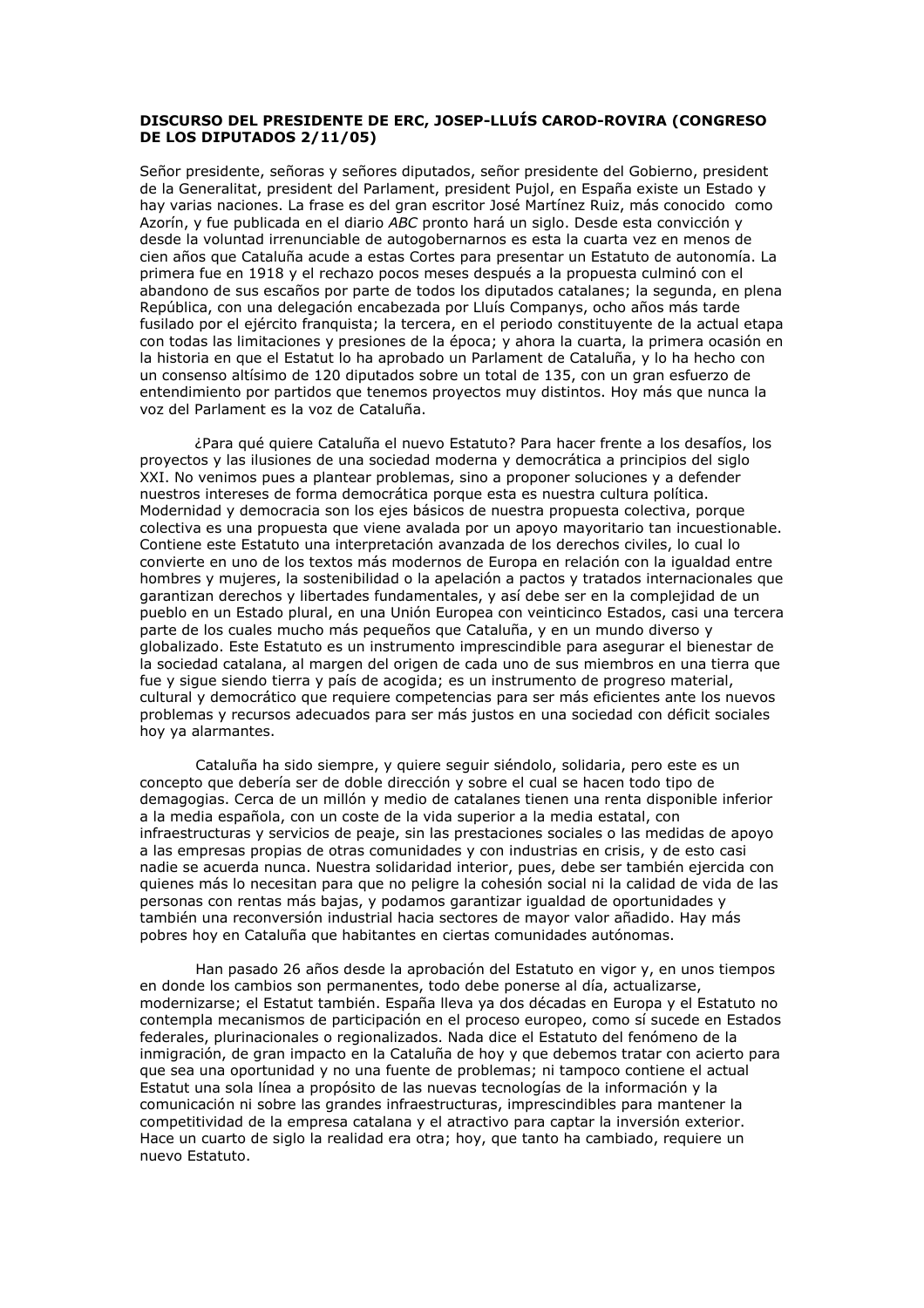Este no es un Estatuto contra nadie sino a favor de una Cataluña capaz de movilizar sus energías positivas a beneficio de todos los ciudadanos y ciudadanas, con independencia del lugar donde hayan nacido, del apellido que lleven, de la lengua que hablen. No es un Estatuto de confrontación sino de diálogo, porque busca el acuerdo, busca el pacto, busca la negociación característica de todo marco democrático. Este texto no teme a la palabra libre y constructiva, pero sí se alza frente al tópico, la mentira o el prejuicio. El Estatuto que presentamos persique un modelo de convivencia con todos los pueblos del Estado basado en el respeto a la diversidad y a la diferencia democráticamente expresados. Venimos hasta aguí a decirles: Vamos a compartir la casa, pero hagámoslo con iqualdad de derechos y de deberes. Planteamos esto y no planteamos otra cosa. Basta ya, pues, de mentiras y de tópicos que siembran el odio por puro interés electoral. Hace por lo menos un siglo que venimos diciendo lo mismo y frente a nosotros seguimos encontrando aún la vigencia imperturbable del centralismo uniformista más rancio, ajeno a los vientos plurales de la historia. Pasan los años y los partidos, cambian los parlamentos y los políticos, aparecen y desaparecen periódicos, llegan dictaduras y democracias y Cataluña sique existiendo solo por la voluntad de sus gentes, pero siguen existiendo también los mismos tópicos de siempre sobre Cataluña, su cultura, su economía, su lengua, sus habitantes. Consulten ustedes la prensa de los años diez, veinte o treinta de siglo XX y encontrarán ahí el artículo de siempre, el prejuicio de siempre, la mentira de siempre, que hoy perdura con la misma dosis de catalanofobia y, por cierto, sin ningún atisbo de originalidad creativa o innovadora. (Rumores.) Siempre lo mismo de siempre. i Qué decepción, qué fatiga, qué poco atractivo puede llegar a resultar esto!

Ahora tenemos la oportunidad de abrir un proceso de debate democrático sobre la convivencia en la diversidad. Es una oportunidad única si situamos la clave del debate en el imperio de la razón y no en la amenaza del conflicto. Ya es hora de que España como Estado asuma su condición plural con sinceridad y convicción, y no como un engorro insoportable o una molestia inevitable. Porque un Estado con diversas lenguas y culturas es mucho más rico que un Estado monolingüe. Cansa tanto, frusta tanto decir obviedades década tras década. ¿Es normal, pongamos por caso, que hoy la lengua catalana se enseñe en siete universidades de la España de lengua castellana frente a nueve universidades de Estados Unidos, 14 de Italia, 18 de Francia, 19 de la Gran Bretaña ó 28 de Alemania? ¿Es normal eso? ¿España, orgullosa de tener la quinta lengua más hablada de la Unión Europea, el español, lo está asimismo de tener a la décima, el catalán, también la décima lengua más traducida del mundo, y lo asume así con normalidad y sinceridad como algo realmente propio? ¿Para qué nos quiere España a los catalanes si debemos estar casi permanentemente bajo sospecha, justificando por qué somos como somos y hablamos como hablamos? Porque somos y hablamos no contra nadie sino con la misma naturalidad con que otros son otra cosa y hablan otra lengua. ¿Por qué razón los mismos que nos llaman españoles nos tratan como a extranjeros? ¿Cómo nos quiere España? ¿Tienen un lugar para nosotros sin dejar de ser lo que somos?

Más allá del incomodo que puedan producir algunas de mis palabras en ciertos sectores de la Cámara prefiero hablar con claridad, lo diga o lo silencie una ley o bien otra: Cataluña es una nación. Y así lo asumen ciudadanos catalanes que se sienten a la vez españoles y otros que solo se sienten catalanes; y no lo asumen contra nadie. Hemos mantenido esta conciencia de pertenencia nacional en los tiempos más difíciles de nuestra historia. A muchos compatriotas les costó la vida y represión, y no vamos a renunciar a hacerlo ahora en plena democracia porque no existe ley alguna capaz de prohibir los sentimientos, ni de regular las emociones, ni de modificar las convicciones. Lo canta Ravmond con acierto:

## (Continúa su intervención en catalán, cuyo texto, que entrega al "Diario de Sesiones", dice lo siguiente: Jo vinc d'un silenci antic i molt llarg, de gent sense mistics ni grans camitans. Jo vinc d'un silenci que la gent romprà. Qui perd els orígens, per identitat.

Ustedes tienen en sus manos aprobar o rechazar la propuesta democrática que llega de Cataluña, y esta viene de un Parlamento pluripartidista, máxima expresión de la democracia, y con un consenso del 90 por ciento, no lo olviden en ningún momento. Merece ser escuchada como hasta ahora y tratada con respeto. Hemos hecho las cosas siguiendo el procedimiento marcado por la ley. Nada puede objetarse, pues, al método utilizado.